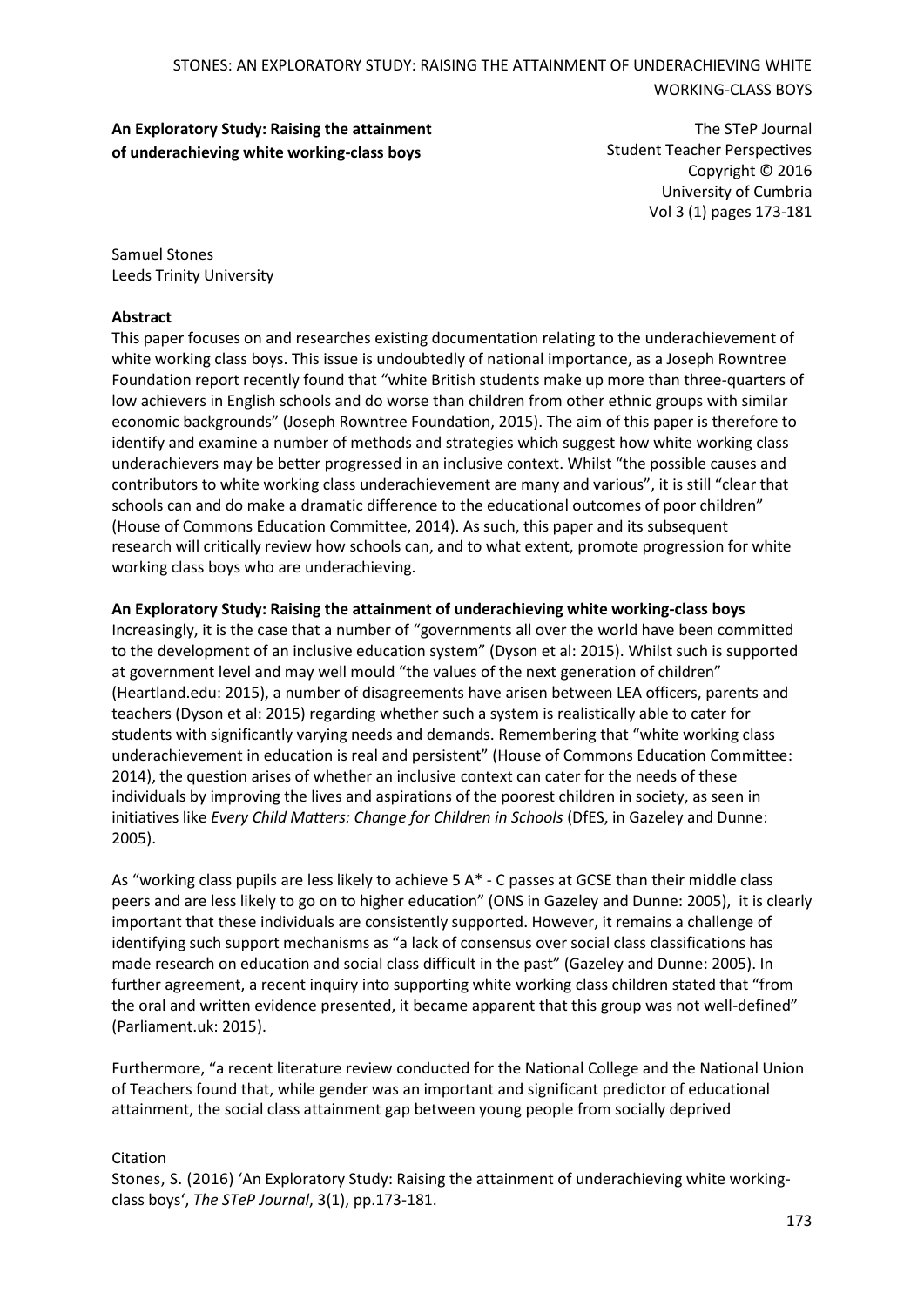backgrounds and well-off backgrounds was three times wider than the gender gap" (NUT: 2009). Considering this, in conjunction with the lack of confirmed strategies to support white working class underachieving boys, perhaps partly owing to the absence of a formalised definition for the group, it is clear that it would be useful to assess and measure the effectiveness of using different strategies to support the attainment of white working class boys who are currently underachieving. Whilst "the possible causes and contributors to white working class underachievement are many and various" (House of Commons Education Committee: 2014), it is, according to the House of Commons Education Committee, clear that "schools can and do make a dramatic difference to the educational outcomes of poor children". However, for such to be accepted as valid, a formalised definition of white, working class and underachieving would have to be used and accepted. The focus of this paper is therefore to be centred on how such students can be defined and which support mechanisms and strategies can support attainment to offset current underachievement.

With the key focus of raising progression and countering underachievement, two white working class underachieving boys are to form the primary focus of this paper and my subsequent primary research. To ensure clarity, each of these elements will be separated and definitions of *'white', 'working class'* and *'underachieving'* will be considered. Each of the two students has been categorised as *'white'* which "is a broad heading within classifications of ethnicity which can be used to make comparisons against other aggregated groups such as black and Asian" (House of Commons Education Committee: 2014). Further, each individual has been determined as *'working class'*  whereby assumptions about parental occupations and typical demographic characteristics have been used to determine socio-economic group. These assumptions were made using ACORN, which analyses "demographic data, social factors, population and consumer behaviour" (ACORN: 2015) to provide "precise information and an understanding of different types of people" (ACORN: 2015). By using the student's postcode, ACORN produces a report which details typical health, income and lifestyle factors. This report and the factors detailed are typical of the postcode region and other similar postcode areas; the data is not specific to the student or street.

It must, however, be remembered that there are alternative ways of classifying socio-economic groupings and, as such, a limitation exists in that the findings of this research are perhaps relative only to individuals who have been determined as working class using ACORN. Students who have been classified using methods such as the Pupil Premium measure and FSM eligibility may respond differently to the strategies proposed or the categorisations used, therefore rendering this research perhaps non-specific to the needs of these individuals. Of course, "how much money a child's parents earned last year (the qualifier for the lunch program) does not itself impede learning" (House of Commons Education Committee: 2014), whilst students classified as working-class by the ACORN scale may "be less likely to attend a popular and successful school" (Gazeley and Dunne: 2005); thereby possibly experiencing an impediment to individual levels of progress and attainment associated with the school and not themselves. To summarise these points, it can be deduced that working-class students may have different needs depending upon how they have been classified as working-class. A further limitation exists in that Gazeley and Dunne suggest working-class underachievers may be likely to attend a less-successful school; this of course being a potential determinant on the child's underachievement as opposed to anything on an individual level specific to the one student. Whilst there is much scope for assessing the attribution of underachievement to either a specific individual or an entire school, this falls outside of the scope of the paper, but must still be considered as a limitation of my primary research findings which will be explored.

Finally, *'underachievement'* has been defined as "relative to what a pupil could be predicted to achieve based on prior attainment" (House of Commons Education Committee: 2014). The main benefit of using such a definition is explicit: basing underachievement on the student's own prior attainment measure minimises the likelihood of inability contributing towards what appears to be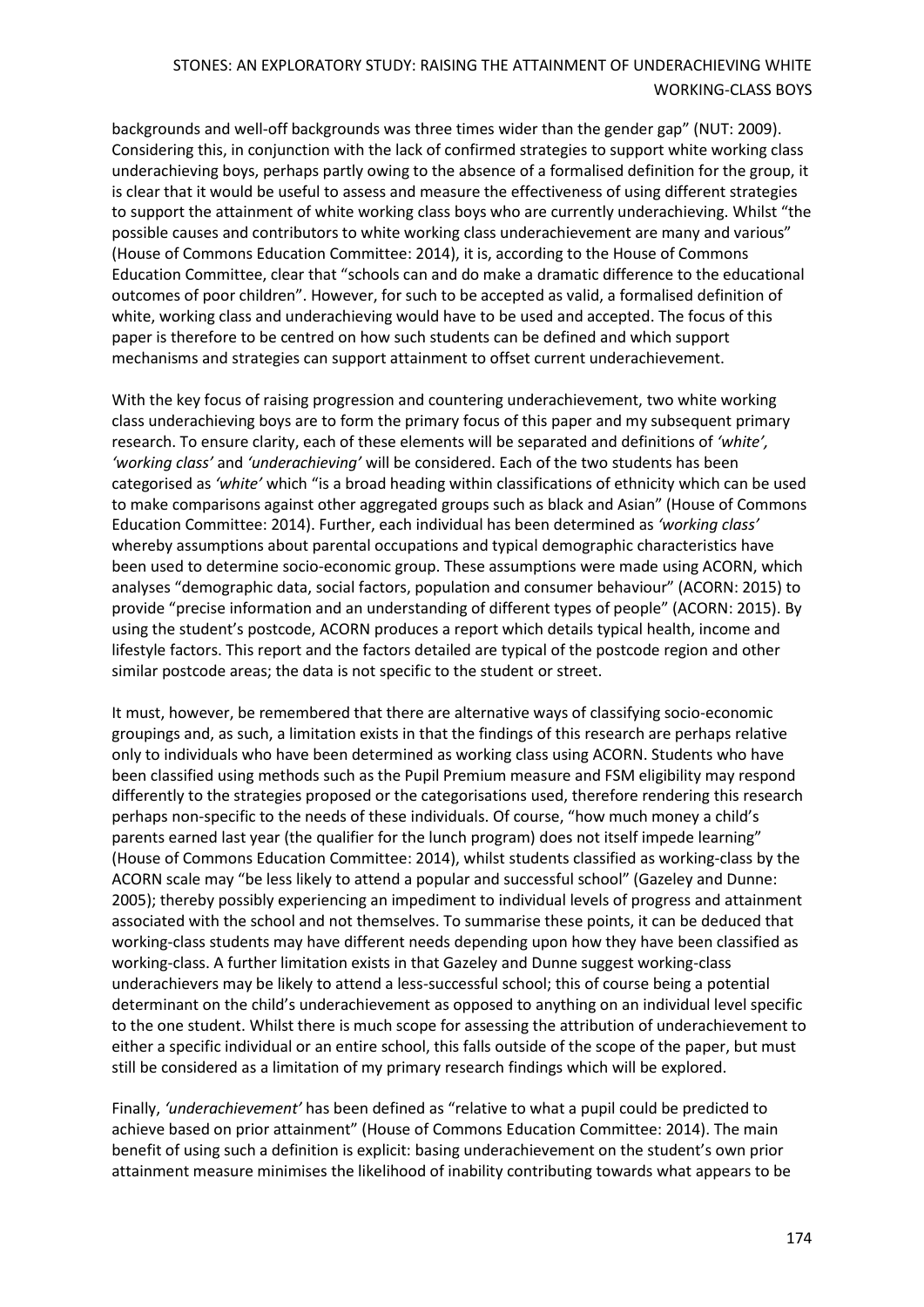underachievement, as opposed to underachievement being based upon comparisons of similarly performing students whereby the actual student's prior attainment is not considered. For the purposes of classifying a student as an underachiever, Flight Path progress records were analysed and each student was performing at below target in at least two of their GCSE subjects.

Having clarified the definitions of each element, the paper can further focus on the literature available which suggests strategies for supporting white working class underachieving boys. Further to this, some preliminary primary research findings will also be used to assess the validity and accuracy of the secondary data already in existence, to ensure a variety of appropriate strategies can be trialled and tested with similar students moving forward. This is imperative not only because underachievement is significant in real terms, but "the failure of our brightest students to achieve their full potential at GCSE level is likely to have an impact on their subsequent achievement at Alevel and entry to university" (Russell International Excellence Group: 2013).

One piece of literature which proposes a number of support strategies is the Sutton Trust-EEF Teaching and Learning Toolkit. This toolkit "is an accessible summary of educational research which provides guidance for teachers and schools on how to use their resources to improve the attainment of disadvantaged pupils" (Education Endowment Foundation: 2015), and whilst the strategies proposed have some limitations in terms of evidence validity, such strategies are a good starting point in trying to determine workable and effective proposals.

To ensure a concise and focussed analysis and evaluation, only three strategies have been chosen from the toolkit. These will be judged in terms of effectiveness in promoting and facilitating progression and attainment to counter the boys' current underachievement. However, further study would be useful to evaluate the effectiveness of additional strategies which have been proposed both by the toolkit and other similar authors. The three strategies chosen are aspiration intervention, behaviour intervention and one-to-one tuition. For the purposes of the paper, each of these strategies will be addressed individually in conjunction with both my primary research and existing secondary data. Whilst there will be a main focus only on the effectiveness of aspiration strategies, the effectiveness and impact of both behaviour intervention and one-to-one support will be considered to provide comparative context for the wider range of strategies available.

The first of the strategies to be analysed is aspiration intervention. The Sutton Trust defines aspirations as something "children and young people hope to achieve for themselves in the future" whilst interventions are defined as "an approach to raising aspirations", where interventions have been categorised as one of three types:

- interventions that focus on parents and families;
- interventions that focus on teaching practice; and
- out-of-school interventions or extra-curricular activities, sometimes involving peers and mentors.
- Whilst each of these intervention types could be explored and evaluated individually, the intervention involving teaching practice will be the only intervention judged during this paper to ensure a continually focussed approach. Further research would therefore be required to assess the overall impact of aspiration interventions in terms of each intervention type and this will remain a limitation of this paper and its research.

In trying to evaluate the effectiveness of aspiration intervention, it is useful to first consider that a recent academic journal cited "a deeply embedded culture of low aspiration as a significant cause of antisocial behaviour and academic underachievement" (Stahl, University of Cambridge: 2012). Whilst this very much suggests the importance of high aspiration, the Sutton Trust-EEF Toolkit found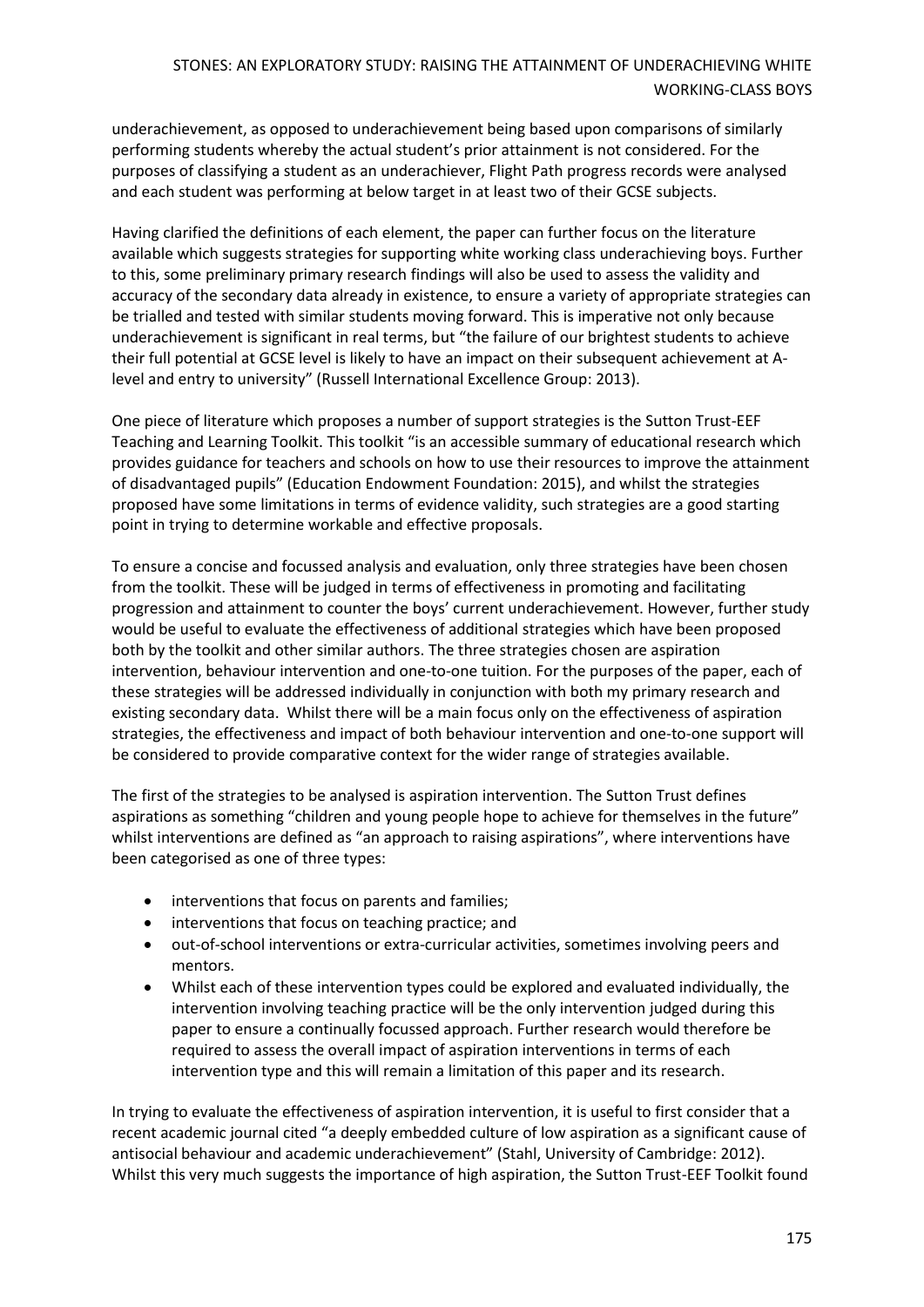that "on average, interventions which aim to raise aspirations appear to have little or no positive impact on educational attainment", therefore directly contrasting Stahl's view. However, the Sutton Trust Education Endowment Foundation does acknowledge that their "evidence base on aspiration is weak", and that "more rigorous studies are required, particularly focusing on pupil-level rather than school-level interventions" (The Sutton Trust: 2015) and, as such, this must be considered when interpreting and considering the validity of the Foundation's findings. Likewise, Stahl does not cite how he has evidenced and justified his judgements, and so it would be further beneficial to evaluate Stahl's evidence to ensure that given judgements are not solely subjective.

In comparing the findings of Stahl and The Sutton Trust, two vital questions arise. The first of these is whether or not aspiration interventions have a positive impact on student attainment; Stahl suggests they do have a positive impact, whilst The Sutton Trust suggests otherwise. The second question which must also be considered, as highlighted by The Sutton Trust, involves determining whether pupil-led aspiration interventions are worthwhile or whether such interventions should instead be implemented on a whole-school basis. In summary, whilst aspiration interventions may or may not be effective, either on a pupil-led or school-led basis, it should also be considered that simply "improving the effectiveness of teachers would have a major impact on the performance of the country's schools, increasing the attainment of children across the education system" (The Sutton Trust - Interim Findings: 2011). As such, whilst aspiration intervention may be effective in promoting progression and countering underachievement, it must be remembered that the most effective way of countering underachievement may be to address cultural deficiencies in the longerterm by improving the overall effectiveness of teachers; therefore minimising the need for such interventions.

In order to substantiate the validity of Stahl's and the Foundation's findings, it is useful to also consider some additional research, which found that the "major concern to those involved in raising the achievement of White Working class pupils is the perceived lack of aspiration amongst parents for their children's education and future" (Demie and Lewis, Lambeth: 2014). Whilst Demie and Lewis' findings are in support of Stahl's, therefore suggesting some theoretical validity amongst these authors' findings, it is imperative that a number of limitations are considered when reaching an overall judgement on the research and literature reviewed. The first of these limitations is that one piece of the research used centred on underachieving pupils, whilst the focus of this paper is centred on underachieving boys. Secondly, Demie and Lewis' research interlinks a child's aspirations with parental aspirations, and whilst this could form the basis of further research, the focus of this paper is only on a child's aspirations. However, to minimise the impact of the latter limitation, it is worth considering that many head-teachers highlight "a lack of education amongst white working class parents as a causative factor for low aspiration" (Demie and Lewis, Lambeth: 2014).

The second intervention strategy to be considered is behaviour intervention, whereby behaviour interventions are those which "seek to improve attainment by reducing challenging behaviour and general anti-social activities" (The Sutton Trust: 2015). In contrast to the Trust's findings on aspiration interventions, this research found that "evidence suggests that behaviour interventions can produce large improvements in academic performance" (The Sutton Trust). However, the research adds that the "estimated benefits vary widely across programmes" and that the effectiveness of behaviour interventions depend greatly on how targeted the intervention is to the specific needs of the student, with whole school strategies being less effective, thereby agreeing with the previous research which questioned the differences in pupil led and whole-school led approaches. Whilst there is less literature detailing the effectiveness of behaviour intervention, it is useful to remember that some academics have drawn detailed parallels between behaviour and aspiration interventions, as noted previously by Stahl who claimed that low aspiration was a significant cause of both antisocial behaviour and academic underachievement. Furthermore, whilst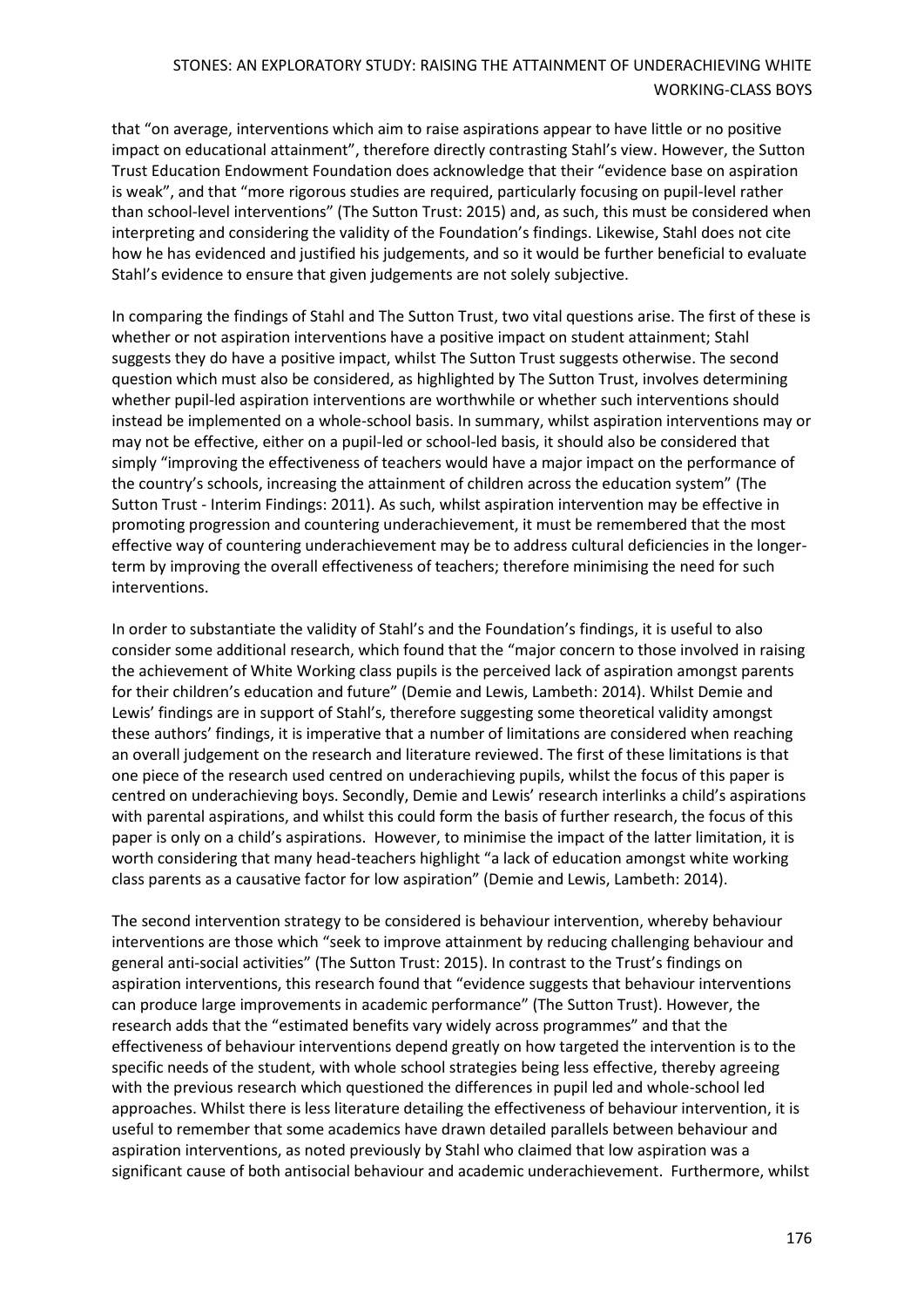the effectiveness of behaviour intervention can be partially assessed in a school context by applying the intervention and then monitoring the impact, it must be remembered that "mainstream schools are not homogenous; they vary greatly in their social mix, levels of achievement and behavioural ethos" (Office of Her Majesty's Chief Inspector *in* Lindsay, Annual Review: 2007). The difficulty in establishing a benchmark between different schools naturally means that it is much harder to determine any tangible research results which could be applied to a context other than that in which they were determined. This, therefore, remains a limitation of this data and the subsequent primary data which will later be analysed: the results may be accurate, but are only relevant to the school where the research took place.

The third and final strategy to be considered is one-to-one support, defined by The Sutton Trust (2015) as a situation "where an individual pupil is removed from their class and given intensive tuition". A number of researchers have claimed that such an intervention is effective, suggesting some theoretical validity. Similarly, The Sutton Trust-EEF Foundation found that "evidence indicates that one-to-one tuition can be effective, on average accelerating learning by approximately five additional months' progress". This is supported by "consistent and strong" (The Sutton Trust: 2015) evidence. Further analysis of this would, however, be useful to substantiate the Trust's claims of using consistent and strong evidence, but this falls outside of the scope of the paper as one-to-one support is not the main focus point for the research conducted. Whilst the Trust claims to have used consistent and strong evidence, it is imperative to note that the research adds that "there are fewer studies at secondary level" or for subjects other than reading and mathematics (The Sutton Trust: 2015). However, to support the evidence and findings of this research, it can be remembered that numerous parallels can be drawn between and amongst the quantitative and qualitative skills required for Business Studies with those required for reading and mathematics courses. However, as the research is not specific to Business Studies, it must still be remembered that a limitation exists in that the data may be inaccurate or incorrect on a subject-specific basis. In further agreement with my primary data, it is also worth considering that "developing a one-to-one relationship with children which they could rely on to endure over time" (Impetus Digging Deeper: 2011) was cited as an effective and successful method of supporting white working class boys facing distinctive barriers to educational attainment by every school who took part in a research study. This is particularly useful to consider as every school in the research study was a British secondary school, lending support to the focus of this paper. However, the limitation to this is that the strategy was proposed for all white underachieving children, as opposed to just boys. There is also a further limitation as the views of the secondary schools may be subjective, however, this limitation is minimised as there is theoretical validity amongst the eleven schools who all independently agreed with one another. Furthermore, the provision of one-to-one tuition falls outside of the remit of inclusive education, and this paper is primarily focusing on inclusive strategies.

The available literature is clearly of a conflicting nature and, as a consequence, I wanted to test the authors' strategies when applied to the two pupils I am supporting as the focus of this paper. I was keen to see which strategies proved to be the most effective. I therefore conducted a thorough background search into each of the student's abilities, prior attainment and current lifestyle characteristics, and this allowed me to determine that each of the two students fit with the Trust's definition of *'white', 'working class' and 'underachieving'*. In order to test the authors' proposals, I tested the three chosen strategies with each of the two students in a variety of contexts.

Student 1, the first student to be observed, has a target grade of C in mathematics, however performance grades of D and E were recorded in June 2014 and January 2015 respectively. The first piece of primary data from my tests was collected as part of an observed lesson for Student 1 in a GCSE mathematics class, however it must be noted that behaviour intervention has recently involved this student moving from a different GCSE class, and therefore the impact of aspiration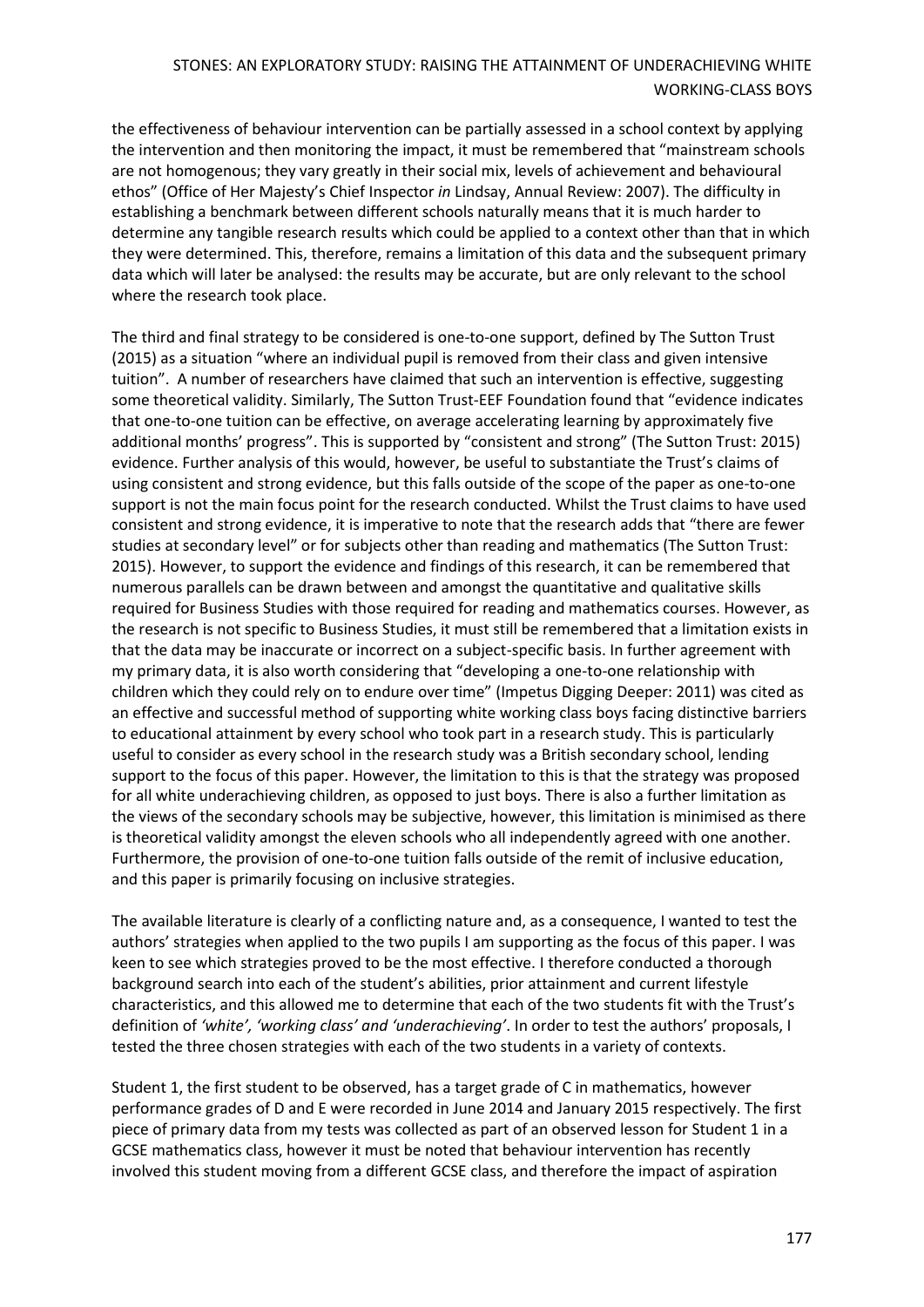interventions may be difficult to measure accurately. During this lesson, a number of key observations were made which both substantiate and question the validity of the literature reviewed. On a number of occasions throughout this lesson, the student verbally communicated a 'can't do' attitude when confronted with challenging questions. Each time, the teacher addressed the student's concerns with comments such as *"I once found this hard" and "You can do this if you think about it".* These comments re-focussed the student and encouraged him to continue despite experiencing difficulty completing the work which had been set. In a similar lesson, the student made a similar comment about *"not being clever enough to do the higher tier revision work"* and as the class teacher was already occupied with an on-going unrelated behaviour issue, this comment could not be addressed. On the occasion where the teacher initiated an aspiration intervention, the student was able to re-focus and complete the work, compared to the other instance where the student simply shut off and became disengaged. It was clear that regular aspiration interventions facilitated progression and countered underachievement. The student was able to meet the *'all' (grade E) and 'most' (grade C)* differentiated outcomes which had been stipulated in the first lesson. However, a limitation exists in that previous behaviour intervention may have contributed towards this. The student did not meet the *'most' (grade C)* differentiated outcome as expected in the second lesson, therefore lending support to Stahl and Demie and Lewis' research, but contradicting The Sutton Trust that found aspiration intervention ineffective.

Student 2 was observed in a similar setting and is performing consistently at a D grade, despite a C grade prediction in GCSE mathematics. Like Student 1, his lesson involved regular aspiration interventions to ensure consistent focus and engagement. In this instance, the class teacher used analogies and anecdotes. My observation records from the lesson noted that these interventions were effective, enabling him to overcome his low aspirations whilst meeting the C and D grade outcomes. Where aspiration interventions were absent, the student became disengaged and assumed an inability to complete the work, whilst only fulfilling the D grade outcome. This suggests that greater progress could be made to address underachievement in the instances where interventions were used. However, further longer-term observations would be beneficial to determine any additional factors which may influence his progress. As with Student 1, my primary research findings from this observation lend support to the views of Stahl and Demie and Lewis. Whilst it can be seen that aspiration interventions were effective on this occasion, it must be asked how a host teacher can realistically offer individualised aspiration interventions within an inclusive context where there are a number of other students who must also be catered for. This interlinks with Farrell's research and as such it would be beneficial to monitor the effectiveness of aspiration interventions in both an inclusive and individual context, thereby forming the basis of possible further study.

To further substantiate my interim findings, I then taught Students 1 and 2 together in a subject specialist setting. The research data collected from this observation further supports the findings of the previous mathematics lessons and the views of Stahl and Demie and Lewis. Throughout this BTEC Business Studies lesson, regular aspiration interventions were planned for Student 1, whilst none were planned for Student 2. To ensure accurate comparison, a nil baseline for both students was confirmed prior to the strategy impact being measured. Confirming baselines was notably useful, as prior knowledge differences are a limitation of this comparative element of research, and although still existent, the minimisation of such has improved the overall accuracy of my findings. Student 1 remained continually focussed throughout the lesson and had evidenced fulfilment of the *'all' (grade pass), 'most' (grade merit) and 'some' (grade distinction)* outcomes, despite having a merit prediction with a performance grade of pass. In contrast, Student 2 failed to fulfil the *'most' (grade merit) and 'some' (grade distinction)* outcomes, despite having a merit prediction. The student had, in this instance, continued to underachieve by maintaining a performance grade of pass. As all observation records have noted the effectiveness of aspiration intervention, the validity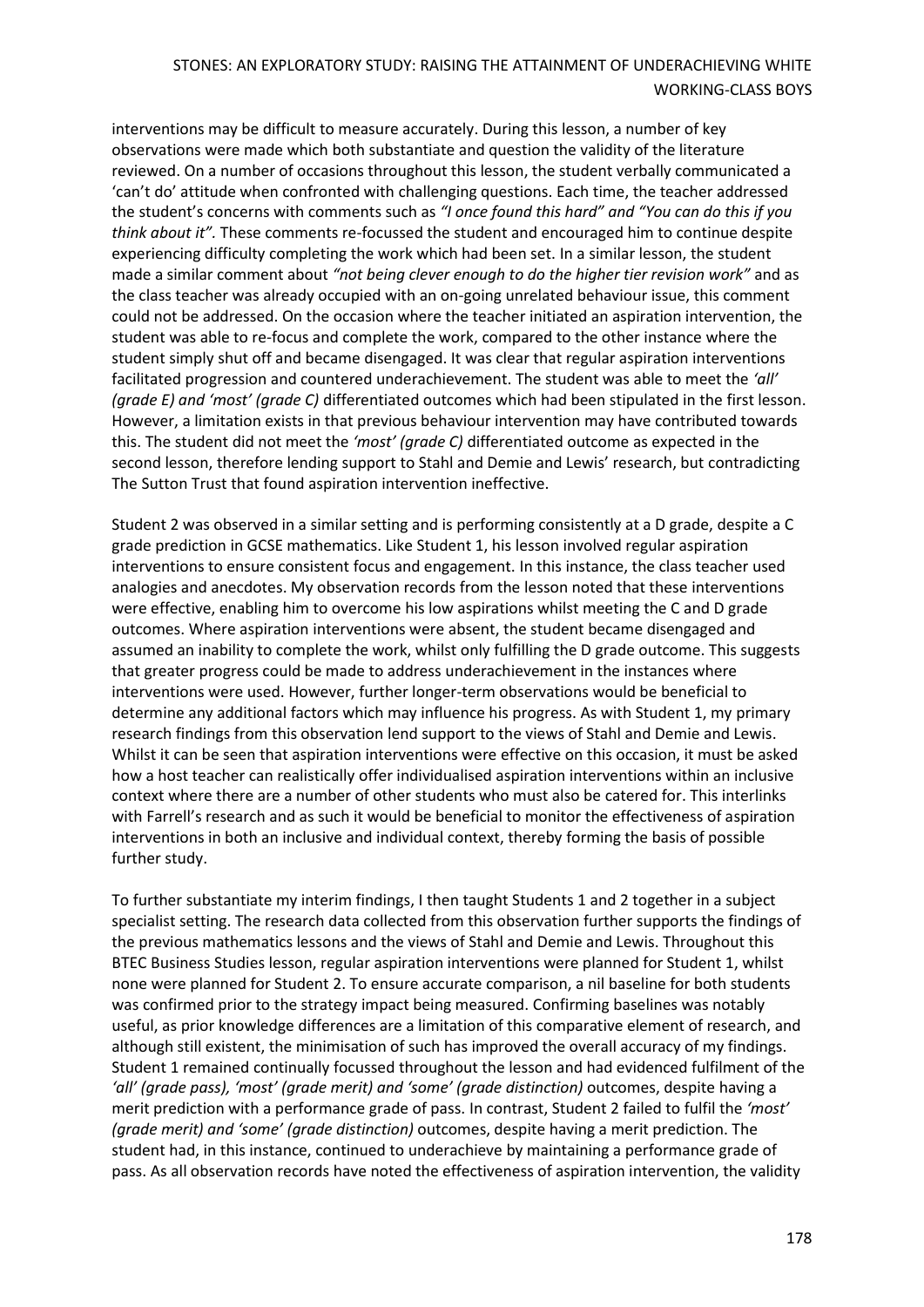of the claims made by Stahl and Demie and Lewis can be upheld. However, it should be considered that a spice scale was aligned to each of the differentiated outcomes, which may have encouraged self-challenge*.* The impact of this intervention may therefore be offset by this element of selfchallenge from either, or both, of the focus students.

My primary research has also investigated the effectiveness of behaviour intervention as an alternative strategy for addressing underachievement. Whilst aspiration intervention forms the key focus of my research, it is useful to consider an alternative strategy to provide some comparative context. In support of The Sutton Trust findings, observations of Students 1 and 2 evidenced a positive correlation between behaviour interventions and attainment and progress.

On one occasion, both students were seated together and finding it difficult to remain focussed. Each student was then separated and it was noted on the observation record that this resulted in greater focus and engagement. Students 1 and 2 both fulfilled the *'some' (grade distinction)*  outcome, despite having a merit prediction and a pass performance grade. Similarly, Students 1 and 2 were observed in a similar context with a cover teacher, however, in this instance, behaviour interventions were not implemented until half way through the lesson. Observation records note "significant disruption during individual work" and "continuous disengagement" throughout the first half of the lesson, therefore inhibiting progress. In contrast, and in support of the Sutton Trust, records noted that the students became "engaged for the later part of the lesson" when behaviour interventions were used. These findings further support the validity of existing data which claims a positive correlation between behaviour intervention and attainment. Further substantiation of this validity was evidenced in a series of additional contexts where additional behaviour interventions, behaviour for learning objectives and seating plan strategies were used and seen to contribute towards progress and attainment. However, these factors could be further explored in greater detail in a future study which focuses specifically on behaviour intervention.

Finally, through further lesson observations and support sessions, the impact of one-to-one support was tested in relation to raising attainment. Whilst it must be remembered that one-to-one support sessions are not inclusive, it is important to note that, in support of The Sutton Trust, observation records suggested an intrinsic relationship between the provision of individualised support and the raising of attainment. However, further study would be required to measure the impact of one-toone support on a longer-term basis. On one occasion, records noted that one-to-one support appeared very effective in re-focussing each student whilst ensuring greater focus throughout. Similarly, in a separate context, it was again noted that, in agreement with the findings of Impetus and The Sutton Trust, one-to-one support appeared to encourage and facilitate greater progress and attainment. However, on both these occasions, further investigation and evidence collection would be required to fully substantiate the authors' views and my preliminary research findings.

In summary, a number of conclusions can be drawn from the research collected and the literature reviewed. Whilst it is clear that a number of journals and researchers have conflicting views about the effectiveness of aspiration interventions, theoretical validity was still evident which underpinned a general consensus that aspiration interventions were, to at least some extent, effective in promoting progression and attainment for white working class underachieving boys. This theoretical validity was then further substantiated with primary research data which further agreed with Stahl and Demie and Lewis. However, additional research would be useful to investigate the effectiveness of aspiration interventions with further consideration given to minimise the number of limitations previously identified. It would also be useful to investigate the impact of aspiration intervention in a varied and contrasting range of schools in order to determine the transferability of the research between settings. Whilst a better understanding of aspiration intervention is clearly useful in terms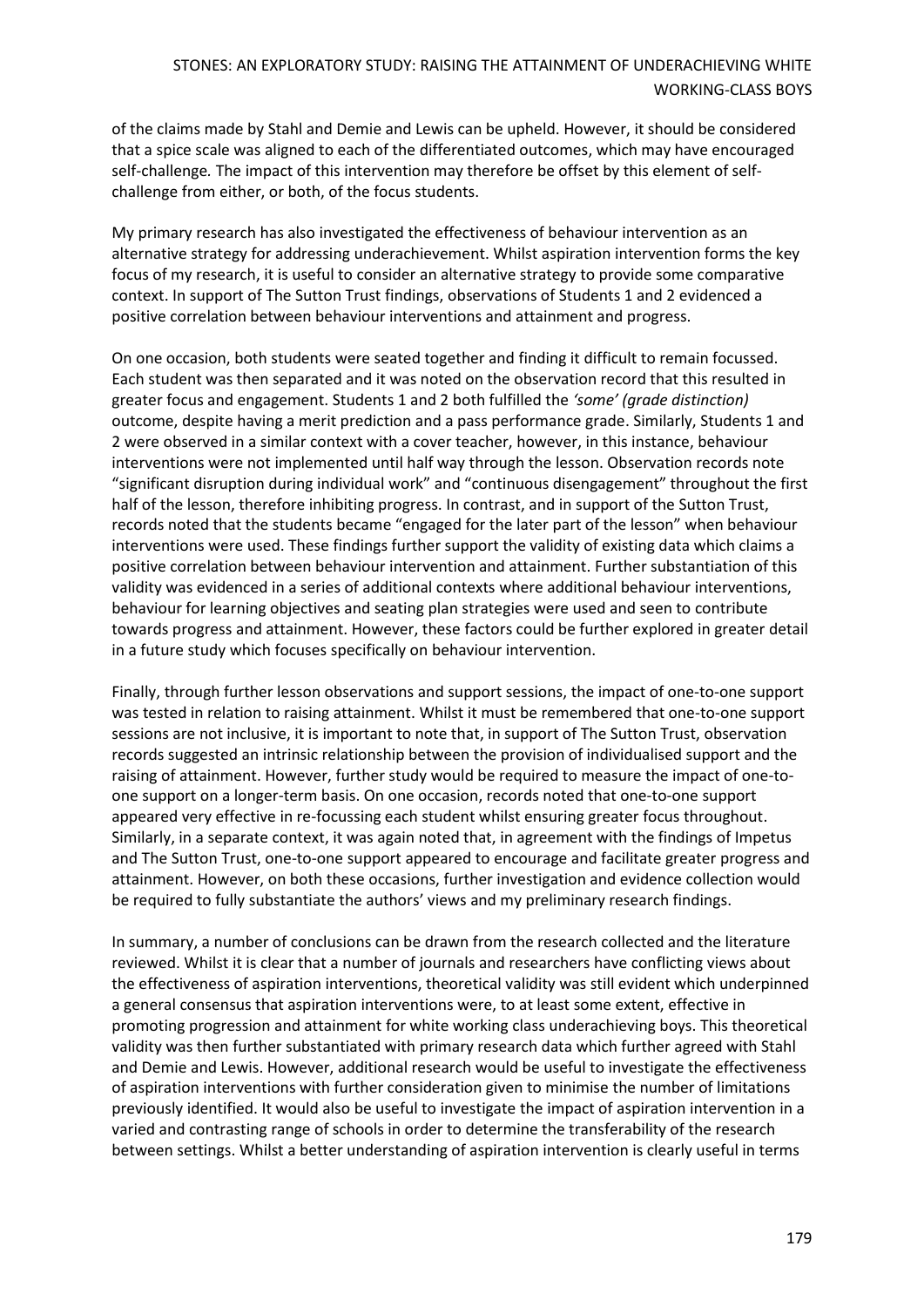of personal strategy development, it would be particularly interesting to further investigate its effectiveness in such a varied range of contexts.

Additionally, the effectiveness of behaviour intervention and one-to one support was examined, and although these intervention strategies do not form the main focus of this paper, they are still useful to consider so that some comparative context exists. In conjunction with a number of researchers and journals, alongside my primary data collected from observation and teaching records, an interim consensus was reached on the effectiveness of each strategy. Whilst there was theoretical validity amongst researchers, academics and my primary data, regarding the effectiveness of these two strategies, further study would be required to collect further evidence and address the range of limitations associated with the research thus far. It would also be useful to determine further how the effectiveness of these strategies varies between schools and their contexts. However this interim consensus is a useful starting point which I am keen to take forward and build upon in future study.

### **Reference List**

ACORN. (2015). What is Acorn? [Online]. [Accessed May, 21, 2015]. Available from: <http://www.acorn.caci.co.uk/>

Demie, F. Lewis, K. (2014). Raising the Achievement of White Working Class Pupils. [Online]. [Accessed May, 20, 2015]. Available from:

[http://www.lambeth.gov.uk/rsu/sites/lambeth.gov.uk.rsu/files/Raising\\_the\\_Achievement\\_of\\_](http://www.lambeth.gov.uk/rsu/sites/lambeth.gov.uk.rsu/files/Raising_the_Achievement_of_White_Working_Class_Pupils_-_Barriers_and_School_Strategies_2014.pdf) White Working Class Pupils - Barriers and School Strategies 2014.pdf

DfE. (2004). Every Child Matters: Change for Children in Schools. [Online]. [Accessed May, 20, 2015]. Available from:

<https://www.education.gov.uk/consultations/downloadabledocs/everychildmatters.pdf>

Dyson, A. Farrell, P. Hutcheson, G. Gallannaugh, F. (2004). Inclusion and Pupil Achievement. [Online]. [Accessed May, 21, 2015]. Available from:

[http://webarchive.nationalarchives.gov.uk/20130401151715/http://www.education.gov.uk/p](http://webarchive.nationalarchives.gov.uk/20130401151715/http:/www.education.gov.uk/publications/eOrderingDownload/RR578.pdf) [ublications/eOrderingDownload/RR578.pdf](http://webarchive.nationalarchives.gov.uk/20130401151715/http:/www.education.gov.uk/publications/eOrderingDownload/RR578.pdf)

Education Endowment Foundation. (2015). About the Toolkit. [Online]. [Accessed May, 21, 2015]. Available from: [https://educationendowmentfoundation.org.uk/toolkit/toolkit-a-z/about-the](https://educationendowmentfoundation.org.uk/toolkit/toolkit-a-z/about-the-toolkit/)[toolkit/](https://educationendowmentfoundation.org.uk/toolkit/toolkit-a-z/about-the-toolkit/)

Gazeley, L. Dunne, M. (2005). Addressing Working Class Underachievement. University of Sussex.

- Heartland Community College. (2015). Why is inclusion important? [Online]. [Accessed May, 21, 2015]. Available from: <https://www.heartland.edu/heip/inclusionImportance.jsp>
- House of Commons Education Committee. (2014). Underachievement in Education by White Working Class Children. [Online]. [Accessed May, 21, 2015]. Available from: <http://www.publications.parliament.uk/pa/cm201415/cmselect/cmeduc/142/142.pdf>
- Impetus. (2014). Digging Deeper: Why white working class boys underachieve and what can be done about it. [Online]. [Accessed May, 21, 2015]. Available from: [http://www.impetus](http://www.impetus-pef.org.uk/campaigns-and-research/research/Digging-deeper-why-white-working-class-boys-underachieve-and-what-can-be-done)[pef.org.uk/campaigns-and-research/research/Digging-deeper-why-white-working-class-boys](http://www.impetus-pef.org.uk/campaigns-and-research/research/Digging-deeper-why-white-working-class-boys-underachieve-and-what-can-be-done)[underachieve-and-what-can-be-done](http://www.impetus-pef.org.uk/campaigns-and-research/research/Digging-deeper-why-white-working-class-boys-underachieve-and-what-can-be-done)

Lindsay, G. (2007). Educational psychology and the effectiveness of inclusive education/mainstreaming. *Journal of Educational Psychology.* 77, 1-24.

NUT (2009). Opening Locked Doors: Educational achievement and white working class young people. [Online]. [Accessed May, 21, 2015]. Available from:

<https://www.teachers.org.uk/files/White%20Working%20Class.pdf>

Parliament. (2015). Underachievement in Education by White Working Class Children. [Online]. [Accessed May, 21, 2015]. Available from:

[http://www.parliament.uk/business/committees/committees-a-z/commons-select/education](http://www.parliament.uk/business/committees/committees-a-z/commons-select/education-committee/inquiries/parliament-2010/white-working-class-underachievement/)[committee/inquiries/parliament-2010/white-working-class-underachievement/](http://www.parliament.uk/business/committees/committees-a-z/commons-select/education-committee/inquiries/parliament-2010/white-working-class-underachievement/)

Russell International Excellence Group. (2013). The House of Commons Education Committee Inquiry into Underachievement in Education by White Working Class Children. [Online]. [Accessed